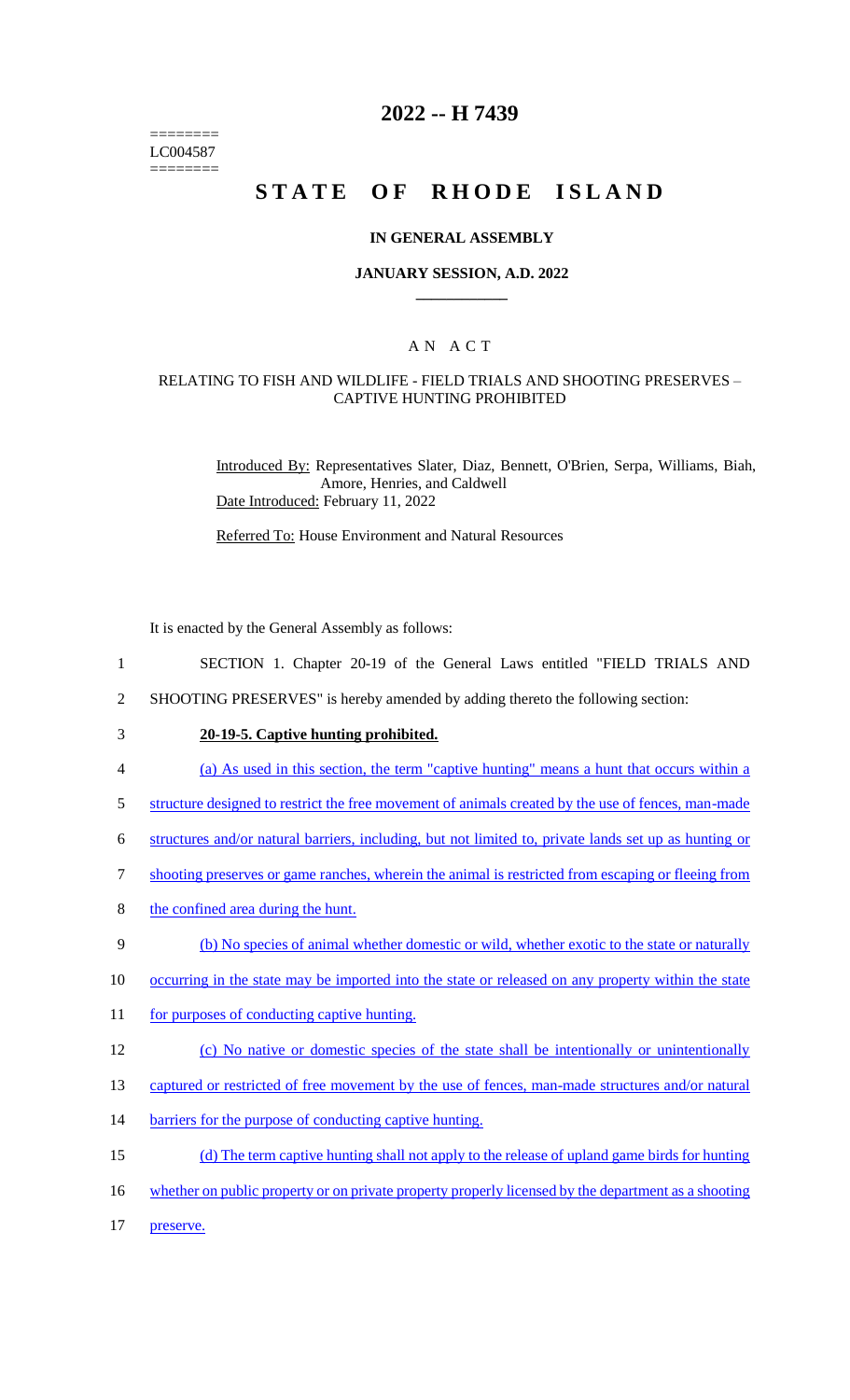1 SECTION 2. This act shall take effect upon passage.

#### $=$ LC004587  $=$